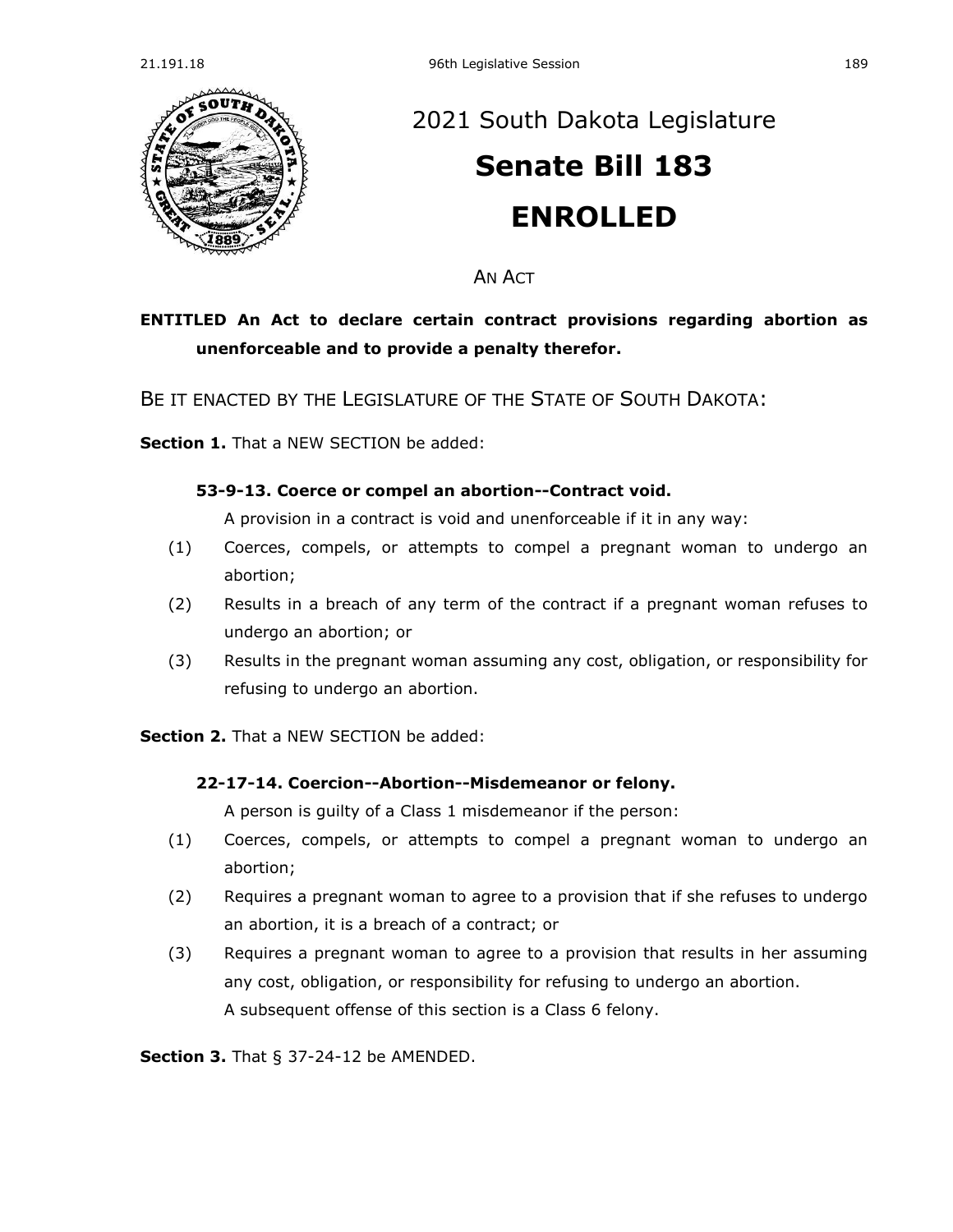## **[37-24-12. A](https://sdlegislature.gov/Statutes/Codified_Laws/DisplayStatute.aspx?Type=Statute&Statute=37-24-12)ttorney general's investigative demand for report on suspect practices.**

If the attorney general has reason to believe that a person has engaged in, is engaging in, or is about to engage in any act or practice declared to be unlawful by § [37-](https://sdlegislature.gov/Statutes/Codified_Laws/DisplayStatute.aspx?Type=Statute&Statute=37-24-6) [24-6](https://sdlegislature.gov/Statutes/Codified_Laws/DisplayStatute.aspx?Type=Statute&Statute=37-24-6) or has entered into a contract with a provision that is void and unenforceable under § 53-9-13, and he believes it to be in the public interest that an investigation should be made to ascertain whether a person has in fact engaged in, is engaging in, or is about to engage in any such act, practice, or contract, he may execute in writing and cause to be served upon any person who is believed to have information, documentary material, or physical evidence relevant to the alleged violation, an investigative demand requiring such person to furnish, under oath or otherwise, a report in writing setting forth the relevant facts and circumstances of which he has knowledge, or to appear and testify, or to produce relevant documentary material or physical evidence for examination, at such reasonable time and place as may be stated in the investigative demand, concerning a provision covered under § 53-9-13 or the advertisement, sale, or offering for sale of any merchandise.